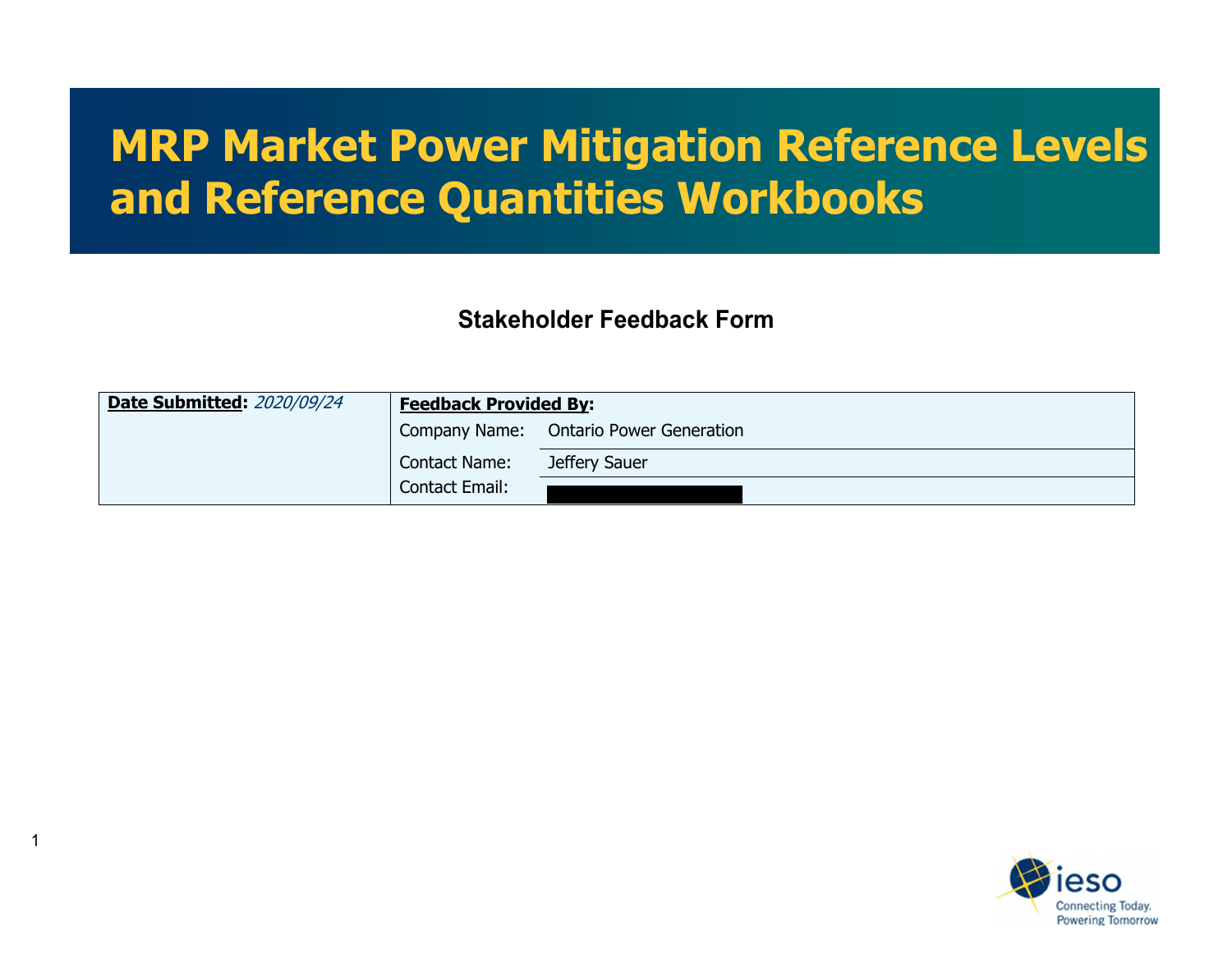# **General feedback on Reference Level Workbooks and Guide**

OPGappreciates the opportunity to providecommentsontheIESOReferenceLevelCostWorkbooksandAugust27,2020*ReferenceLevelsand Reference Quantities Pre-Reading Document*, acknowledging the high level of detail contained in each document. OPG believes that more time is necessary to analyse the implications of the IESO's reference level design framework and looks forward to the opportunity to provide constructive recommendations where needed. OPG has also reproduced some of its comments on the *Market Power Mitigation Detailed Design 1.0,*  given their relevance to the development of reference levels and to provide greater ease in cross referencing between comment submissions. Feedbacktosomeoftheseconcernswillaffectthetypeofcostcategoriesandthefrequencyofdynamicupdates.OPGlooks forwardtothe IESO's feedbackonourcomments,andtoourconstructivediscussionsintheup-comingresource-specificReferenceLevel Workbook sessions.

**The comments below primarily refer to nuclear, thermal and energy storage facilities with some general comments that will also apply to hydroelectricfacilities. Moredetailedcomments for hydroelectricreferencelevelswillbeprovidedin a separatesubmission.**

## **Need for Fair Negotiations, Appeals Process, and Governance:**

- OPG appreciates and looks forward to negotiations with the IESO on the reference levels for economic and physical withholding. In the determination of these levels, there needs to be a decision-making process established for the reference level, a periodic review of these levels (say every 3 years), and an approach to address appeals from market participants.
- OPG requests the IESO provide clarification regarding the monitoring responsibilities of the IESO and MACD under the new Market Power Mitigation framework. Please provide detailed descriptions of the reporting relationships, enforcement powers, and obligations of both organizations.OPG stressestheneedfor a well-definedappealprocesswithoutoverlapbetween IESO andMACDincludingwhich organizationperformstheMPM review/audit to maximize efficiency and minimize costs for all concerned including the ratepayer.
- The process forestablishing reference quantities withmarket participants mustbe developed in consultation withmarket participants. This is particularly important for hydroelectric given its unique characteristics and the resulting challenges with reference quantities.

The last paragraph of Section 3.14.1 of the *Market Power Mitigation Detailed Design 1.0* (reproduced below) implies that the IESO will make final decisions on reference quantities without approval by market participants, which concerns OPG. OPG suggests a third-party mediatororarbitrator mayberequiredtoreachconsensus ondecisionsregardingreferencelevels.Inaddition, a disputeresolution process should be developed and implemented.

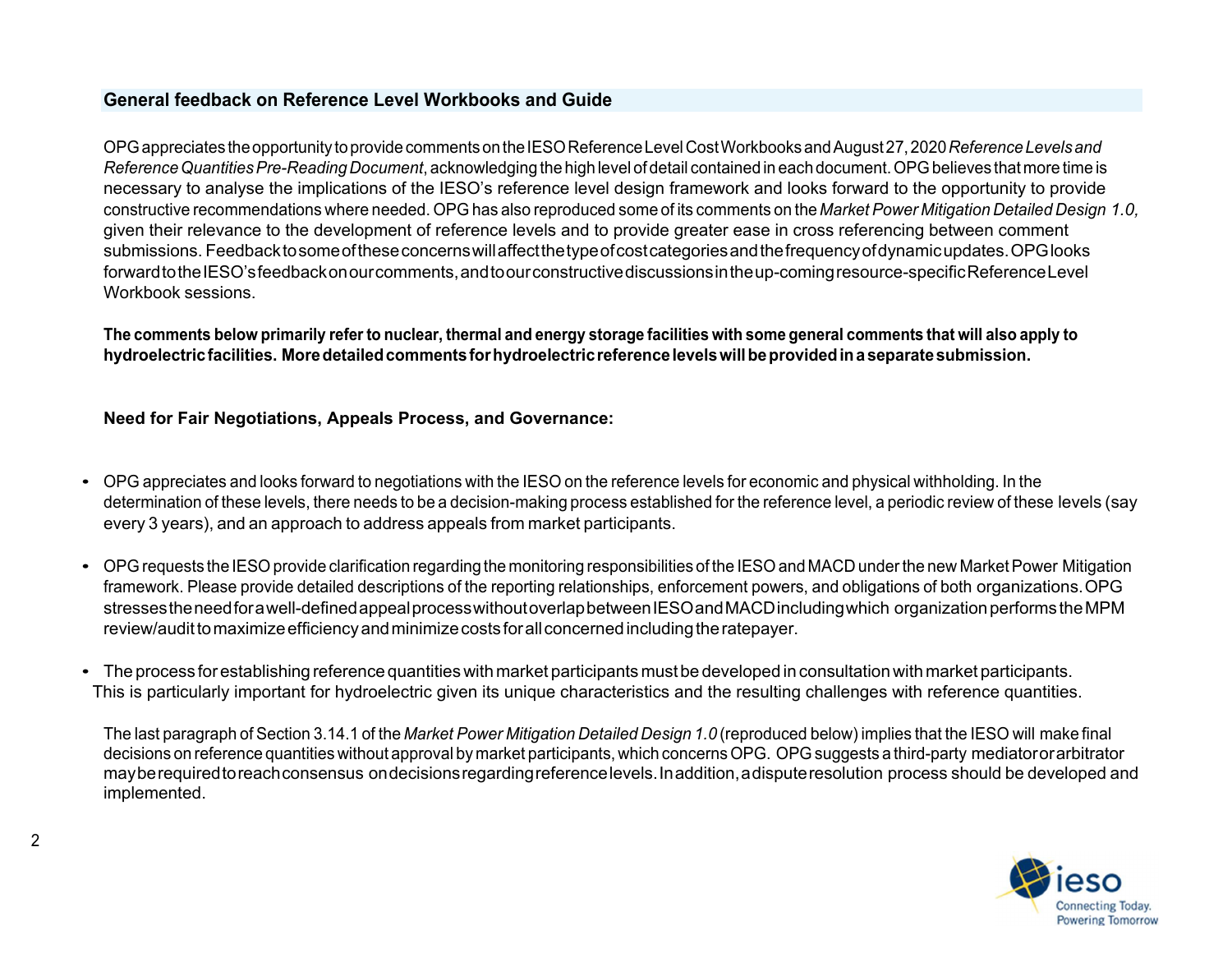"If the approach described above does not fully account for the specific operational characteristics of a resource, market participants may submit additional data and supporting documentation to the IESO during the Facility Registration process. The IESO will review and use this additional *information where appropriate to establish the reference quantity of each resource."*

# **Reference Level Design:**

- PleaseconfirmifthereferenceleveldesignintheDayAheadtimeframeandtheRealtimeframewillbedifferent. Particularly for hydroelectric resources, there may need to be a different approach given the hourly variability in conditions and balancing risk between thetwotimeframes. Realtimeoperationsinvolve a varietyofadditional SEAL restrictionsthatcannotbeaccountedforfullyinDA.
- Contrary to the IESO's workbooks,OPG maintains that generators incur an opportunity cost for providing OR. The IESO process should use fuel costs, opportunity costs,risk premiums, etc., in the development of Operating Reserve (OR) Reference Levels during negotiations with stakeholders. OpportunitycostsforORreferencelevels are distinctandmaybederiveddifferentlyfromtheopportunitycostfor energy.
- Reference quantities used in Economic Withholding may need to be different from the reference quantities used in Physical Withholding.

On page 54 of the *Market Power Mitigation Detailed Design 1.0*, the design states:

"For an energy offer, the IESO will establish an energy offer reference level curve for each set of dispatch data values. This will include up to 20 nondecreasing values of the energy reference level to form a monotonically increasing cost curve. This energy reference level curve will be used for the *conduct and impact testing of the price quantity pairs submitted by the market participant."*

Please clarify how the energy offer reference level curves will interact with the calculation of the physical withholding reference quantity. For some resources, the MW quantities associated with each offer lamination vary daily or hourly according to real time observations of weather, energy limits, operational constraints, and forecasted conditions. As these conditions cannot be predicted at the time of reference level negotiations, OPG finds the requirement to develop a reference level curve overly complicated and operationally restrictive.

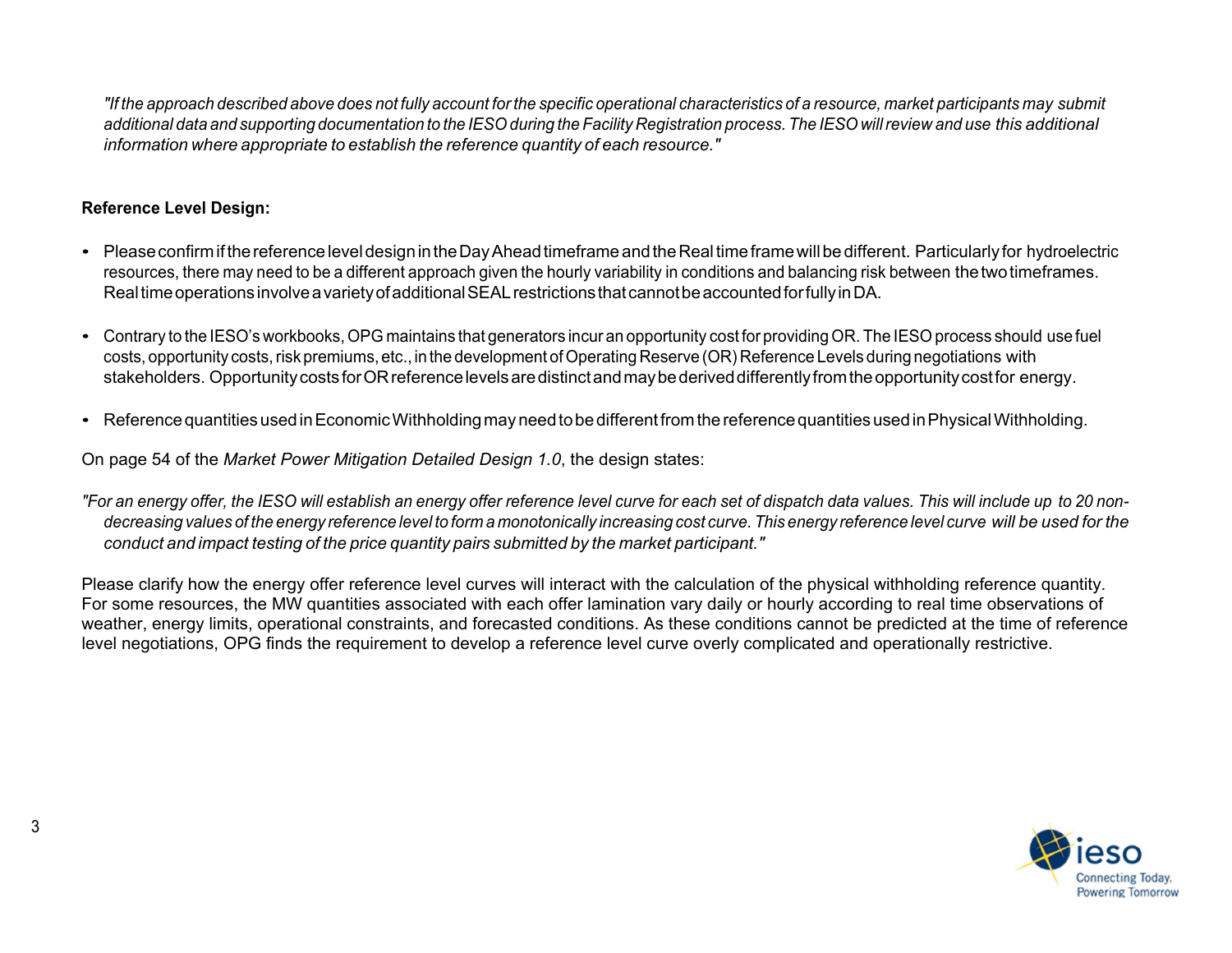# **Reference Level Implementation:**

- The IESO should clarify expectations and obligations regarding the differences between the derived Reference Price levels and actual Market Participant (MP) offer behaviour in the markets. It is not explicitly clear if the IESO expects MPs to offer at the price levels specified in the workbooks.Ifthe IESO doesnothaveanyexpectationofMPofferbehaviourinthecontextofMPM,thenitshouldbe explicitly clearthat in the context of the IESO General Conduct Rule (GCR), there are no assumed obligations on the MP to offer at their Reference Price Levels, and in fact, subject to theGCR, MPs are not obligated to offer in any prescribed manner.
- Inadditiontothecommentabove,OPGseeksclaritythatMPs are notobligatedtoprovidecostsforinclusionintotheworkbookswhich donot actually reflect those costs included in offers, but subject to clarification of the above comment, may have the option to do so. As an example, if a resource has a negative opportunity cost (e.g., Must-run Hydro or Nuclear), this value would not be accepted in the IESO's framework accordingtosection2.4.6.1,whichstatesthefloor price foropportunitycostsis\$0/MWh.Wouldsuch a resource be obligated to offer in accordance with the \$0/MWh opportunity cost proposed by the IESO?
- The market power mitigation process needs to recognize that OPG has filed costs as part of our regulatory rate filing that are subject to the jurisdictional authority of OPG's economic regulator, the OEB. Other costs have been negotiated with OPG's contract counterparty, the IESO. Any potential difference between some of these costs in the regulated / contractual process and the market power mitigation process as a result of a different methodology or approach in their derivation needs to be carefully reviewed with the IESO.
- OPG would appreciate further details on how the IESO intends to apply Administrative Pricing principles (Market Manual 4.3, Section 9) toLMPs (as opposedtothecurrentuniformpricing)intheeventreferenceprices are determinedtobeincorrect.Thisisimportantasthe two-daytimeline associatedwiththe IESO issuingadministrativepricingmeansparticipantsmusthavetheopportunitytoappealthe issuedreference price within two days. Section 3.15 of the Market Power Mitigation Detailed Design 1.0 states that if a participant disagrees with the IESO determined reference price and the price is not changed prior to dispatch "Market participants will be able to submit a NoD when the reference levelthatwasusedasaninputinthesettlementprocessutilized a valueforaneligiblecostthatwas lowerthanoughttohavebeenthecase." As the NoD process cannot be initiated until the preliminary settlement statement is received (ten business days after the fact), the IESO will be unabletoadministerpriceswiththe correct referenceprices.OPGbelieves a more expeditiousprocessshouldbeavailableformarket participantstoappealreferencepricespriorto administrativepricingdeadlines.
- Section 3.13.1.1 of the *Market Power Mitigation Detailed Design 1.0* states:

*"If a resource has not established an operating reserve reference level, the IESO will use a default reference level of \$0.10/MW."*

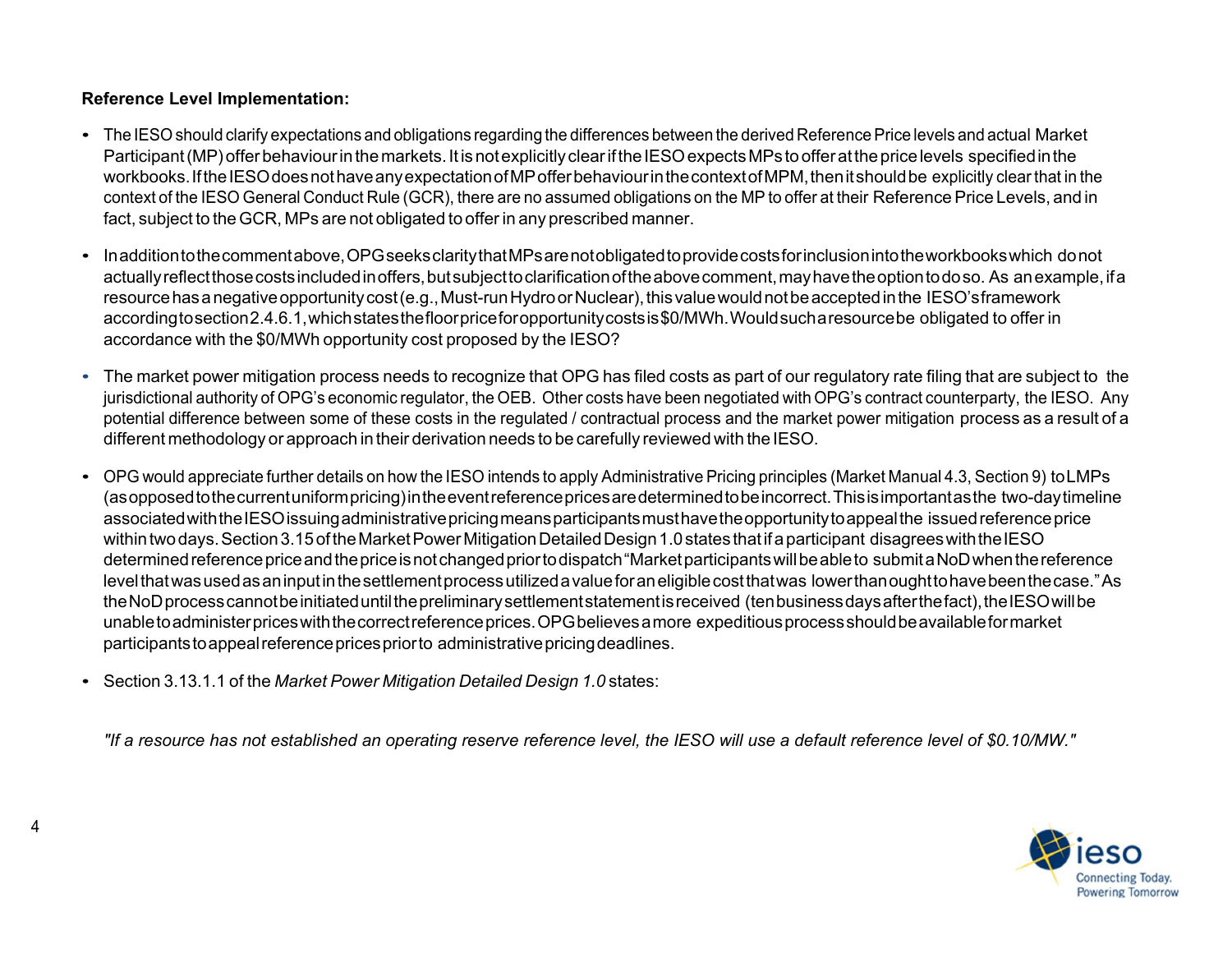A default reference level for OR would need to be negotiated with MPs. Foregoing such negotiations may not yield a collaborative outcome with maximum system benefit.

• The first paragraph of Section 3.15 of the *Market Power Mitigation Detailed Design 1.0* states:

*"AsdiscussedinSection3.13:ReferenceLevels,theIESOwillsetthecost-basedreferencelevels for financialoffersinadvanceoftheday- ahead* market trading day. The IESO will provide market participants with an opportunity to update certain cost values that will be used to set the *referencelevelfor a resource priortorunningtheDAM,PDandtheRTcalculationenginesasdescribedinSection3.13.1."*

OPGwouldlikesomeclarityonhowthesereferencelevelswillbereportedandatwhattime.OPGproposesthatReferenceLevelsare published prior to DAM submission deadline and hourly during the Pre-dispatch timeframe for market participants to review and update their offers/bids accordingly.

• Section3.2.3ofthe*SingleScheduleMarketHighLevelDesign*discussesthepotentialformarketpowerabuseviauneconomic production, which the IESO describes as occurring when MPs intentionally offer below cost in order to increase their settlement price. As the document states:

"The IESO will determine when resources are contributing to congestion and if their offers meet criteria specific to uneconomic production. In this *case, mitigation will result in offers being increased to their reference levels."*

ThislanguageisinconsistentwithTables 3-5, 3-7, 3-9 ofthe*MarketPowerMitigationDetailedDesign1.0*, whichstatethatresources whose offer prices are below \$25/MWh will be excluded from economic withholding tests. Could the IESO confirm that this is consistent with theirintent?

#### **Nuclear Resources:**

TheproposedreferencelevelmethodologyfornuclearisoverlycomplexwithlimitedbenefitstotheIESO,marketparticipants,and customers. OPG finds the proposed cost methodology does not align with the offer strategy employed by OPG described in the Market Surveillance Panel (MSP) reports. MSP Report 32 issued July 2020 notes:

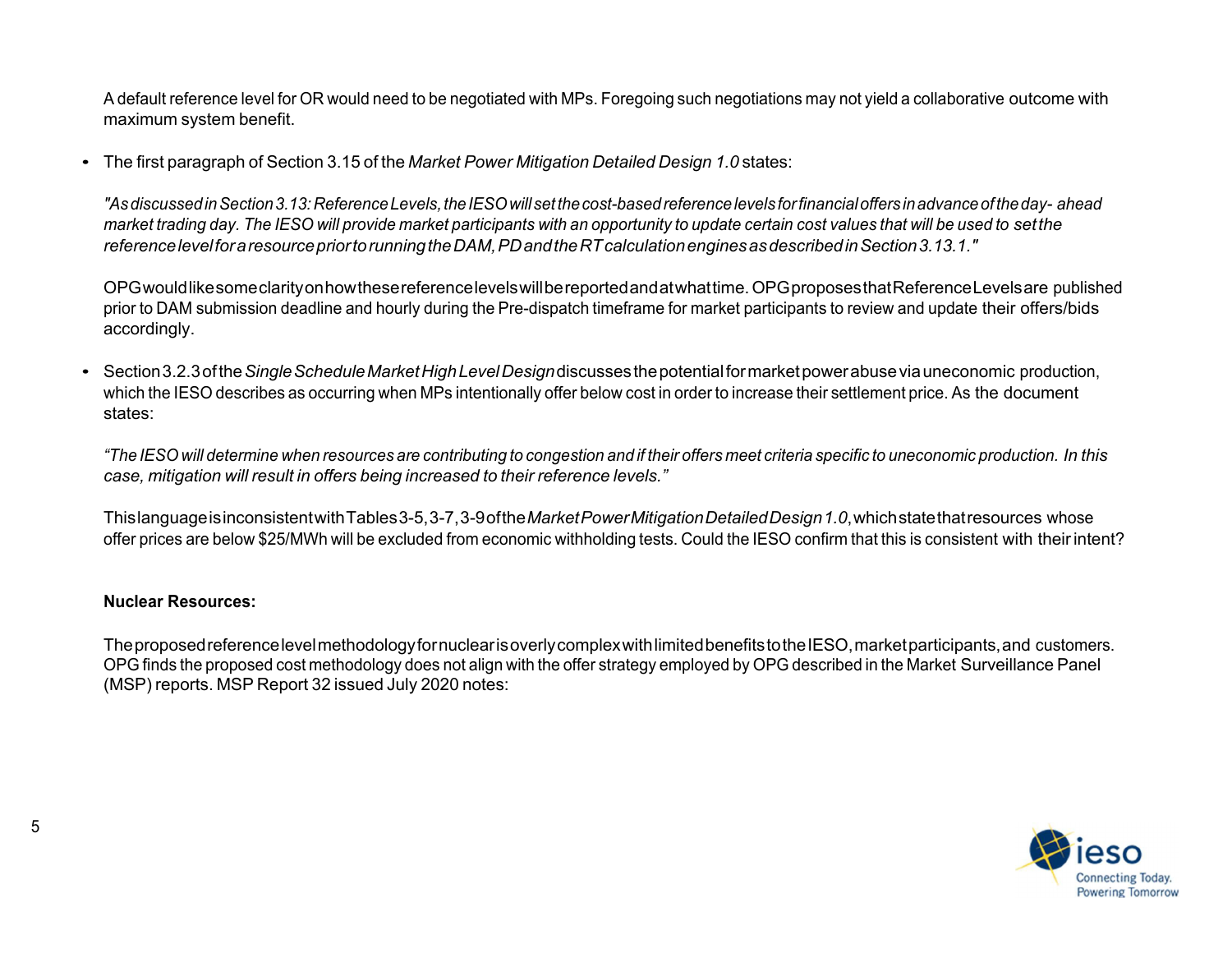"Ontario's nuclear plants are either rate-regulated or subject to contract prices. In the current monitoring period, they set the MCP in less than 1% of all intervals (see Figure A-7 in Appendix A). Because marginal costs are very low, the Panel expects these plants to offer close to zero, but because shutdown is extremely costly for nuclear plants, they might offer very negative prices to ensure they are dispatched."

The unique operational constraints for nuclear generators ensure that OPG would never reasonably risk offering at high prices to trigger the conducttest.Giventhese drivers, aswellastheobservationsofthe MSP, OPGbelievestheinformationrequiredbytheNuclear referenceprice workbook is excessive. Instead, OPG proposes a simpler approach applying the \$25/MWh (\$35/MWh in Cdn \$ as proposed by OPG in its commentsonthe*MarketPowerMitigationDetailedDesign1.0*) floor price providedbythe IESO inthe*Market PowerMitigationDetailedDesign 1.0*(Tables 3-5, 3-7,and 3-9)as a referencelevel. As OPG'snuclearofferprices are alwaysbelow \$25/MWh (\$35/MWh Cdn), and the trigger for a conduct test is \$25/MWh (\$35/MWh Cdn), there is little benefit to identifying and negotiating cost components for financial reference levels.

• Inthe case of a nuclear unit's return to service, a risk premium may be needed in the DAM to insure against possible late return to service and real time losses. OPG proposes that the IESO explicitly include such a premium in reference levels for nuclear units.

## **Thermal Resources:**

- Much of the proposed reference cost methodology aligns with the cost information required by the current RT-GCG program. However, OPG notes that the unique operating characteristics and maintenance costs associated with different thermal fueltypes need to be considered. The reference level guide lists the eligible maintenance costs for "Combined Cycle Steam Resources and Fossil or Biomass Steam Resources" under a singlesectionheading.Whilethere are similaritiesbetweentheseresources,theincrementalvariable maintenance costs submitted for each will be quite different. The detailed comment section below contains discussion of specific cost components.
- Regarding dual fueled resources, Section 3.13.1.2 of the *Market Power Mitigation Detailed Design 1.0* states that:

"The IESO will use the least expensive fuel type among the registered primary and secondary fuel types for a resource's reference level for the *timeframewhenittests a submittedofferformarketpower. Marketparticipantscanrequestthe IESO tochangethisdefaultfueltype selectionif theleastexpensivefuel(in\$/MWh),asflaggedbythemarketparticipantandapprovedbythe IESO, isunavailableornot preferred because of an acceptable reason for the specific subset of hours during the trading day."*

Thismethodologyissimplisticanddoesnottakeintoconsiderationthenumberoffactorsthatdeterminewhichfuelisleastexpensive. OPG recommends further discussion between market participants and the IESO as part of the reference level negotiation for energy offer

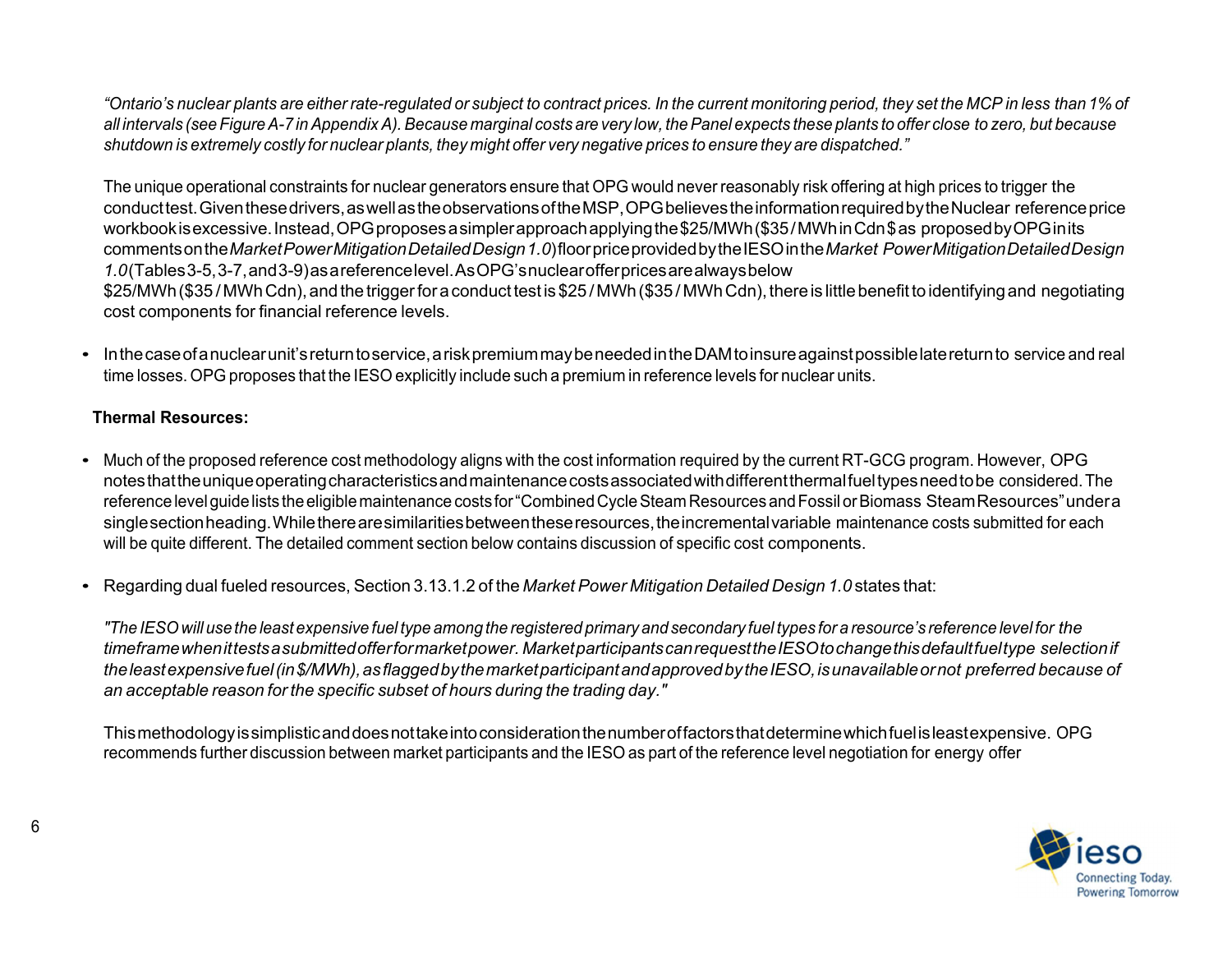curves to account for situations where the energy offer curves of the two fuels cross.

- Determining fuel costs for facilities that do not have firm gas contracts is challenging in both day-ahead and real-time. The IESO needs to recognize the unique challenges around fuel availability, procurement, and transportation. This will be a key consideration in discussions with the IESO in setting appropriate reference levels for dual-fuel resources and reporting on the use of different fuels.
- In addition, there should be a method for market participants to submit outages for specific 'fuel types', without impacting the availability of the resource, as they would be available on the alternative fuel. Without such a system, MPs could foreseeably trigger ex- ante economicwithholdingtestswhen a lessexpensivefueltypeisunavailable.Solvingthetreatmentofreferencelevelsfordualfuel resources during negotiations will avoid the administrative burden discussed in Market Settlements DES-28 Section 3.13.2 Reference Level Settlement Charges (RLSC) and 3.13.3 Reference Level Settlement Charge Uplift (RLSCU)."
- The *Offers, Bids, and Data Inputs Detailed Design 1.0* states:

"The PD calculation engine will determine which one of the three MGBDT values to use based on the number of hours the generation unit has been offline. A NQS generation unit will be considered offline by the PD calculation engine if it is scheduled below its MLP value by the PD calculation *engine.*"

Using predefined MGBDT values to determine if Hot/Warm/Cold dispatch data applies for pre-dispatch calculation may not accurately reflectthe conditionof a plant.Theconditionofthermalplantscanvarystart-to-start,andthusmodificationstohot,warmandcoldlead timesmaybe necessary during the day. The thermal state of a NQS unit is determined by its turbine temperatures and can only be accurately determined by the unit operator.

OPGrequeststhe IESO publishanhourlystandardizedconfidentialreporttoindicatetheinferredstateofthegenerationunitand suggests that a mechanism or process be put in place that allows modification of the Lead Time parameterfor SEAL and operational reasons to ensure the accurate thermal state is reflected in the market.

# **Energy Storage Resources (ESRs):**

7

OPGnotesthat NYISO, MISO,andISONEdonotsubject ESRs toMarketPowerMitigation.Giventhelackofprecedent,OPGwould appreciate an explanation from the IESO and Hatch that describes potential abuse of market power by ESRs, as well as more detail on the development of the reference level framework proposed for ESRs.

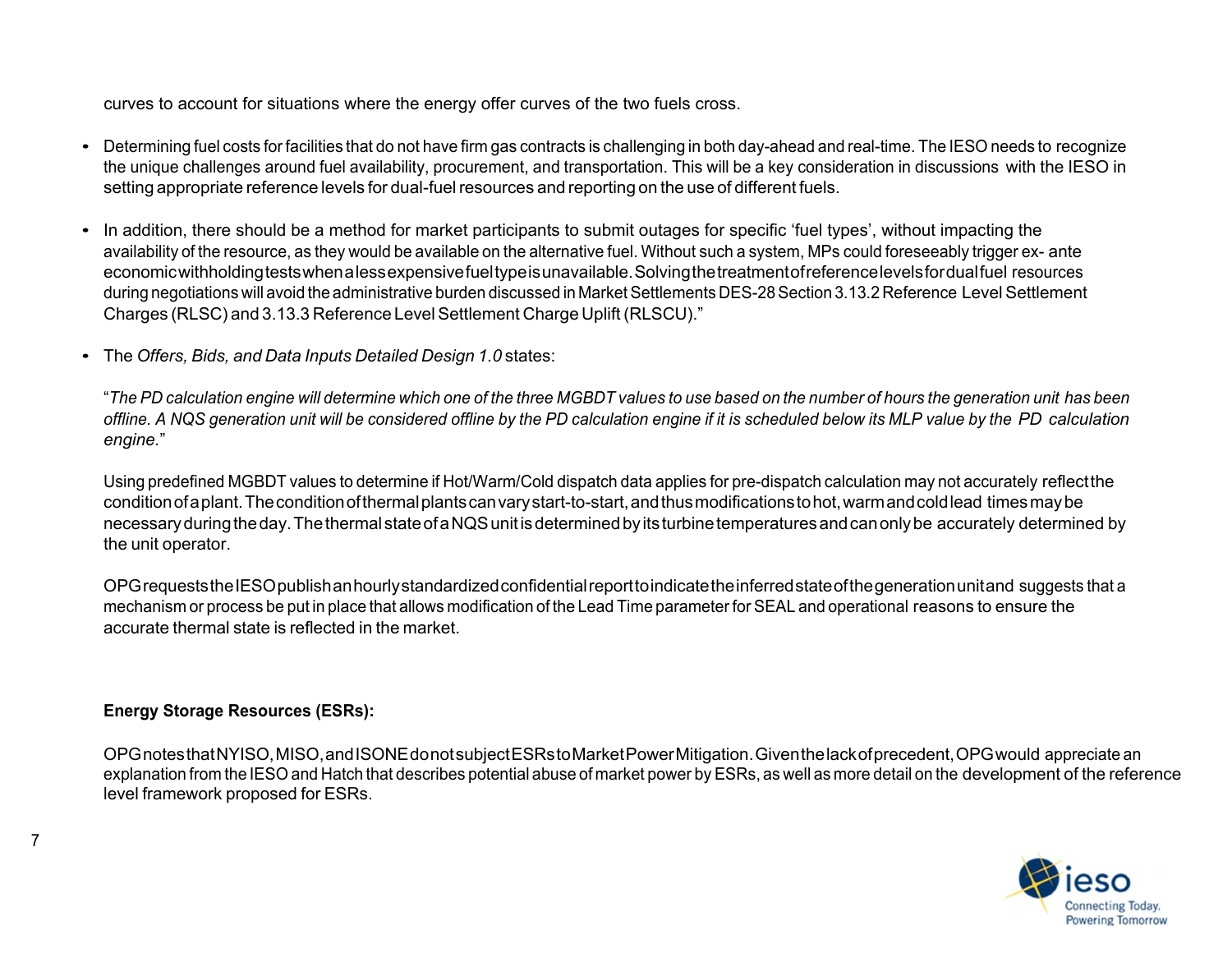## • As stated in 2.4.6 Opportunity Costs:

Dispatchable resources with intertemporal production limitations, such as hydroelectric and storage resources, may face an opportunity cost when they offer to inject energy. These resources may sacrifice the opportunity to produce energy in a future interval by producing it in the current one given operational limitations... Such intertemporal opportunity costs can be included in the energy reference level for relevant resources. Opportunity costs for these resources represent the expected future revenues that market participants give up when these resources produce a MWh of energy in the current time period."

OPGagreesthat ESRs incuranopportunitycost.However,thereiscurrentlynoentryforOpportunityCostintheEnergyStorage workbook.Thiscost shouldbereflectedas a separatecostcategoryinthe ESR ReferenceLevelWorkbook. As withhydroelectric resources, market participants should have the chance to defend opportunity cost formulations that differ from the IESO's proposal in Section 2.4.6.

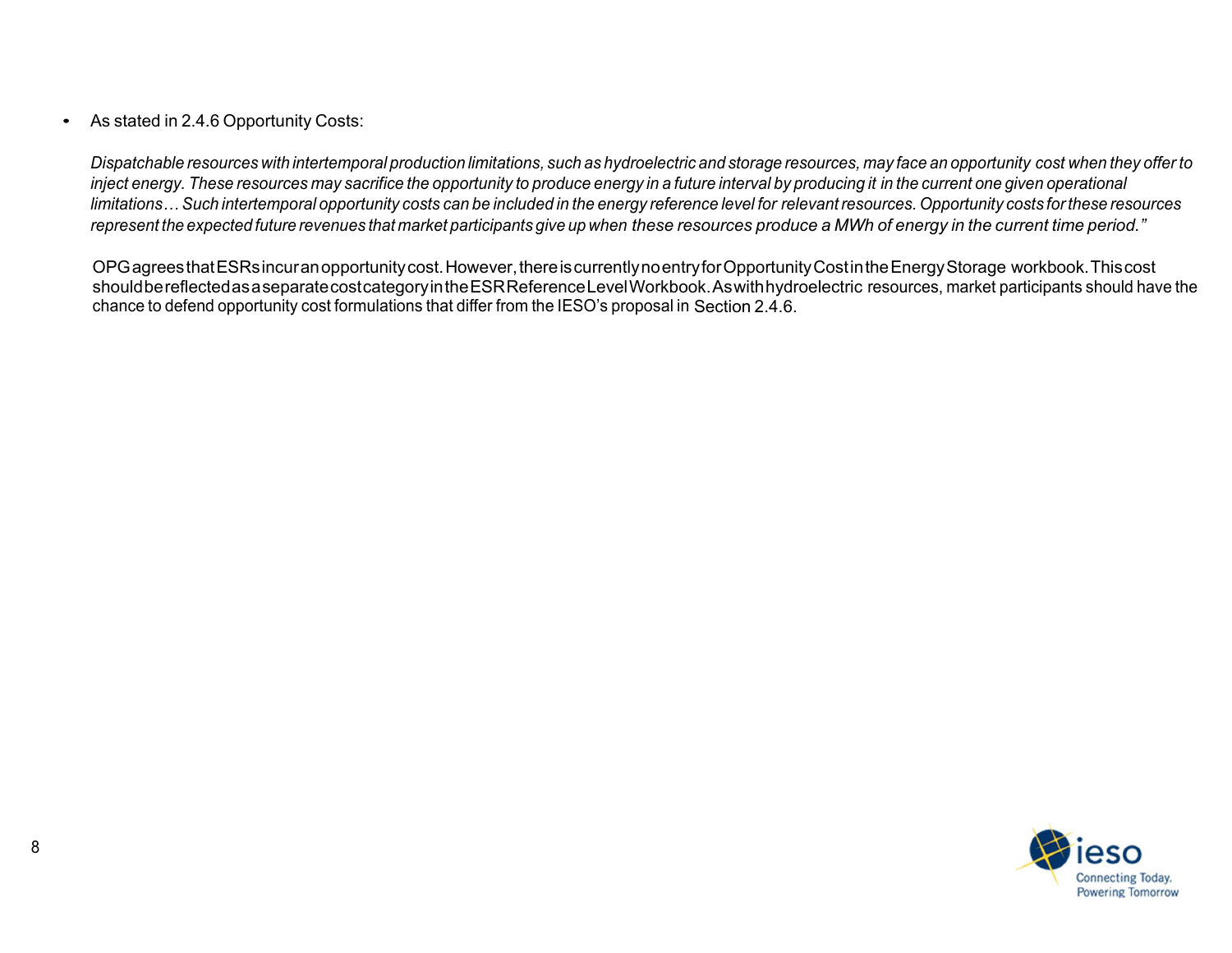| $\overline{\#}$ | <b>Section/Workbook</b>            | <b>Theme</b>                       | <b>Comment Name</b>                                                                    | <b>Detailed Comment</b>                                                                                                                                                                                                                                                                                                                                                                                                                                                                                                                                                                                                                                                                                                                                                                                                                                                                                                                                                                                                                                                                                                                                                                                                                                                                                                                                 |
|-----------------|------------------------------------|------------------------------------|----------------------------------------------------------------------------------------|---------------------------------------------------------------------------------------------------------------------------------------------------------------------------------------------------------------------------------------------------------------------------------------------------------------------------------------------------------------------------------------------------------------------------------------------------------------------------------------------------------------------------------------------------------------------------------------------------------------------------------------------------------------------------------------------------------------------------------------------------------------------------------------------------------------------------------------------------------------------------------------------------------------------------------------------------------------------------------------------------------------------------------------------------------------------------------------------------------------------------------------------------------------------------------------------------------------------------------------------------------------------------------------------------------------------------------------------------------|
|                 | 2.3 Supporting<br>Documentation    | Forms of<br>Documentation          | More Forms of<br><b>Documentation</b><br><b>Should be</b><br>Acceptable                | The list of accepted supported documentation provided by the IESO should be expanded beyond<br>what the IESO has identified in this section. In the event that original manufacturers' manuals are<br>unavailable, the IESO should accept documentation developed by the asset owner.                                                                                                                                                                                                                                                                                                                                                                                                                                                                                                                                                                                                                                                                                                                                                                                                                                                                                                                                                                                                                                                                   |
| $\overline{2}$  | 2.4.6.1<br><b>Opportunity Cost</b> | Opportunity<br>Cost                | <b>Opportunity Cost</b><br><b>Floor Price</b>                                          | The section states that the minimum value for the opportunity cost adder is \$0/MWh. Some<br>resources may incur a negative opportunity cost, i.e. avoided costs (e.g., Nuclear resources and<br>Must-run Hydro resources) which incentivizes the unit to remain online. OPG recommends<br>allowance for negative opportunity costs.                                                                                                                                                                                                                                                                                                                                                                                                                                                                                                                                                                                                                                                                                                                                                                                                                                                                                                                                                                                                                    |
| 3               | 2.4.6.1<br><b>Opportunity Cost</b> | Opportunity<br>Cost                | <b>Opportunity Cost</b><br><b>Calculation May</b><br>have Unintended<br><b>Outputs</b> | OPG is concerned that formula presented by the IESO does not accurately capture costs as the<br>IESO intends. In particular, OPG has reservations about the use of prior year LMPs to calculate<br>opportunity cost given the number of other variables that could affect market prices, such as:<br>unit outages,<br>ΙΙ.<br>transmission outages,<br>III.<br>changes in weather, and<br>IV.<br>differences between LMPs on weekdays and weekends.                                                                                                                                                                                                                                                                                                                                                                                                                                                                                                                                                                                                                                                                                                                                                                                                                                                                                                      |
| 4               | 2.5.1.5.3 Service<br>Price Adder   | Non-firm<br><b>Transport Costs</b> | Variability of Non-<br><b>Firm Transport</b><br><b>Costs</b>                           | Determining fuel costs for facilities that do not have firm gas contracts is challenging in both the<br>day-ahead and real-time. The IESO needs to recognize the unique challenges around fuel<br>availability, procurement, and transportation. In the absence of a firm contract, gas transport costs<br>can vary substantially due to factors like weather, demand, and scarcity. These conditions cannot<br>be predicted with any accuracy during reference level negotiations.<br>In the Thermal Reference Level workbook, the IESO suggests the service price adder can be<br>substantiated with "Copies of the transportation, storage and load balancing contracts outlining<br>the requirement to provide fuel to acquire the services. "For a resource without a firm transport<br>contract, OPG maintains that such documentation of gas transactions usually becomes available<br>only in the DA timeframe, and in some cases not until real-time. OPG suggests a process must be in<br>place to allow MPs to submit and receive approval of this documentation in real time.<br>If the IESO is unable to enhance their processes, OPG suggests the settlement process should use<br>timelines similar to the current RT-GCG program which allows expense information to be<br>submitted within a reasonable number of days after the fact. |

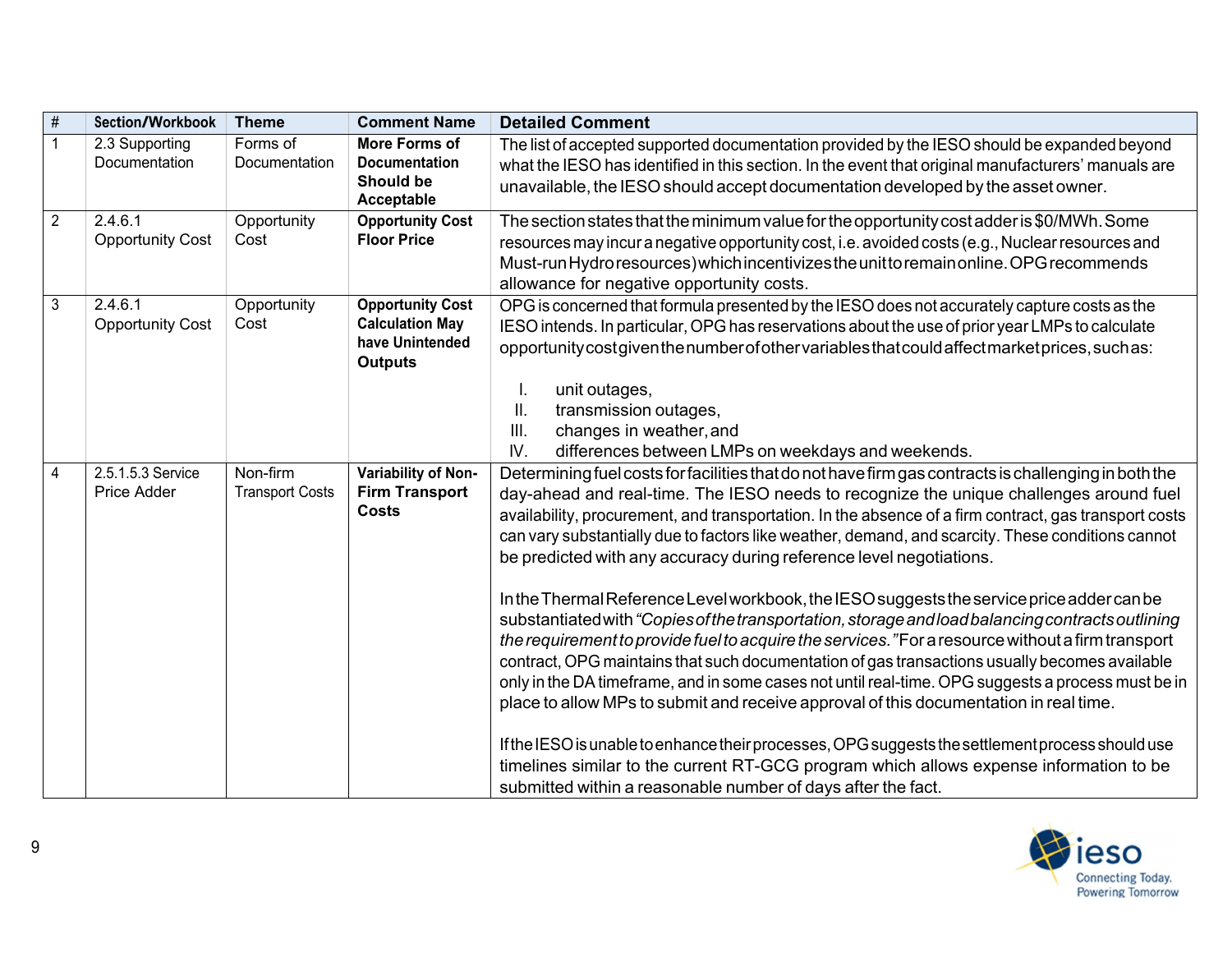| 5              | 2.5.1.5.5                                     | Emissions Costs                             | <b>Output-Based</b><br><b>Performance</b><br><b>Standards No</b>                                                                | As the IESO is likely aware, since publishing of the workbooks, the federal government has<br>accepted Ontario's Emissions Performance Standards program as an alternative to the Output-<br>Based Pricing System. This section should be updated to reflect the change.                                                                                                                                                                                                                                                                                                                                                                                                                                                                                                                     |
|----------------|-----------------------------------------------|---------------------------------------------|---------------------------------------------------------------------------------------------------------------------------------|----------------------------------------------------------------------------------------------------------------------------------------------------------------------------------------------------------------------------------------------------------------------------------------------------------------------------------------------------------------------------------------------------------------------------------------------------------------------------------------------------------------------------------------------------------------------------------------------------------------------------------------------------------------------------------------------------------------------------------------------------------------------------------------------|
| 6              | 2.5.1.6 Operating<br>and Maintenance<br>Costs | Maintenance<br><b>Cost Categories</b>       | <b>Longer Applicable</b><br><b>List of Eligible</b><br>Incremental<br>Variable<br><b>Maintenance Costs</b><br>is not Exhaustive | OPG has identified incremental variable costs that are not included in the reference level<br>workbook. Some of these costs are:<br>biomass material handling systems including pulverizer maintenance,<br>feedwater piping repair,<br>Ш.<br>III.<br>high voltage electrical equipment maintenance,<br>IV.<br>water treatment plantservice.<br>OPG views the list of eligible maintenance costs provided by the IESO as incomplete. Any other<br>incremental variable costs that can be documented, quantified, and substantiated by MPs should                                                                                                                                                                                                                                              |
| $\overline{7}$ | 2.5.6 Energy<br>Storage                       | <b>Pumped Hydro</b><br>as Energy<br>Storage | <b>Pumped Hydro</b><br><b>Fuel Costs Should</b><br>be Included in ESR<br><b>Workbooks</b>                                       | be accepted in the reference level workbooks.<br>Section 2.5.6 states "Energy storage resources store energy in the form of compressed air, flywheel,<br>flow battery, rechargeable battery and hydrogen storage."<br>Under the Interim Storage Design Project (SDP), new Market Rules/Manuals may require current<br>and future Pumped Hydro facilities to be registered as Energy Storage Resources (ESRs). Pumped<br>Hydro facilities are inherently complex. Specifically, OPG's PGS is not a stand-alone facility, and has<br>intertemporal effects with other hydroelectric generators. In order to provide flexibility for market<br>participants, the cost components associated with pumped storage should be factored into both<br>the Hydroelectric and Energy Storage workbooks. |
| 8              | 3 Non-Financial<br>Dispatch<br>Parameters     | Non-Financial<br>Dispatch<br>Parameters     | <b>Changes to Non-</b><br><b>Financial Dispatch</b><br><b>Parameters</b>                                                        | The opening paragraph of this section states:<br>"If the registered values are not static, the reference level values for non-financial dispatch data<br>parameters are determined, where applicable by season (summer and winter)."<br>The above text implies that only seasonal variation in non-financial reference levels will be<br>accepted. OPG maintains that some nonfinancial reference levels (e.g., lead time) vary hourly. Can<br>the IESO clarify whether intra-day changes to non-financial dispatch variables will be accepted?                                                                                                                                                                                                                                              |